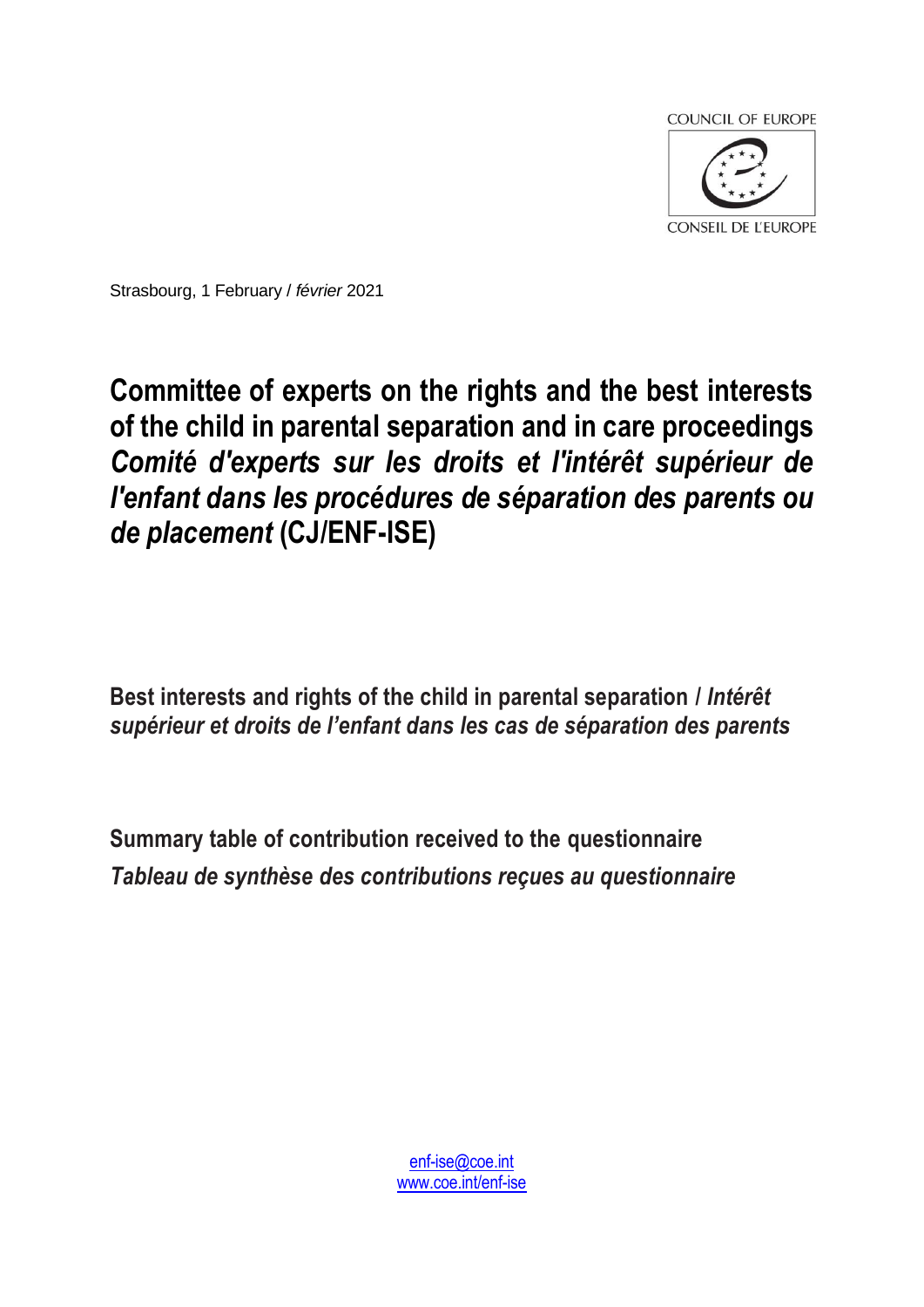| <b>MEMBER STATES / ETATS MEMBRES / Institution(s)</b>                                                                | <b>DATE</b> |
|----------------------------------------------------------------------------------------------------------------------|-------------|
| ANDORRA / ANDORRE - Seu de la Justícia - Batllia                                                                     | 30/11/2020  |
| AUSTRIA / AUTRICHE - Federal Ministry of Labour, Family and Youth                                                    | 12/11/2020  |
| AZERBAIJAN / AZERBAÏJAN - State Committee on Family, Women and                                                       | 30/11/2020  |
| <b>Children Affairs</b>                                                                                              |             |
| BELGIUM / BELGIQUE - SPF Etat général                                                                                | 03/12/2020  |
| BULGARIA / BULGARIE - State Agency for Child Protection (SACP) /                                                     | 01/12/2020  |
| Ministry of Justice                                                                                                  |             |
| CROATIA / CROATIE - Ministry of Labour, Pension System, Family and                                                   | 30/11/2020  |
| Social Policy, Ministry of Justice and Administration                                                                |             |
| CROATIA / CROATIE - Ministry of Justice and Administration                                                           | 30/11/2020  |
| CYPRUS / CHYPRE - Social Welfare Services - Ministry of Labour,                                                      | 27/11/2020  |
| <b>Welfare and Social Insurance</b>                                                                                  |             |
| CZECH REPUBLIC / RÉPUBLIQUE TCHÈQUE - The Office of the                                                              | 29/11/2020  |
| Government of the Czech Republic                                                                                     |             |
| DENMARK / DANEMARK - Ministry of Social Affairs and the Interior                                                     | 14/12/2020  |
| ESTONIA / ESTONIE - Ministry of Social Affair, Ministry of Justice                                                   | 08/12/2020  |
| FINLAND / FINLANDE - Ministry for Foreign Affairs                                                                    | 30/11/2020  |
| FRANCE - Ministère des solidarités et de la santé - Bureau des affaires                                              | 02/12/2020  |
| européennes et internationales (BAEI)                                                                                |             |
| GEORGIA / GEORGIE - Human Rights Secretariat of the Administration                                                   | 29/12/2020  |
| of the Government / Ministry of Justice / Ministry of Internally Displaced                                           |             |
| Persons from the Occupied Territories, Labour, Health and Social Affairs /                                           |             |
| LEPL Agency for State Care and Assistance for the (statutory) Victims of                                             |             |
| Human Trafficking                                                                                                    |             |
| GERMANY / ALLEMAGNE - Federal Ministry of Justice and for Consumer                                                   | 07/12/2020  |
| Protection                                                                                                           |             |
| GREECE / GRÈCE - Ministry of Labour and Social Affairs, Ministry of                                                  | 03/12/2020  |
| Justice                                                                                                              |             |
| HUNGARY / HONGRIE - Ministry of Human Capacities / Ministry of Justice                                               | 15/12/2020  |
| / National Office for the Judiciary                                                                                  |             |
| <b>ICELAND / ISLANDE - Ministry of Social Affairs</b>                                                                | 30/11/2020  |
| ITALY / ITALIE - Department for Family Policies - Presidency of the                                                  | 01/12/2020  |
| <b>Council of Ministers</b>                                                                                          |             |
| ITALY / ITALIE - Minister of Justice, Department of Justice Affairs                                                  | 04/12/2020  |
| LATVIA / LETTONIE - Ministry of justice, Ministry of Welfare                                                         | 30/11/2020  |
| LUXEMBOURG - Ministère de l'Éducation nationale, de l'Enfance et de<br>la Jeunesse. Le juge aux affaires familiales. | 07/12/2020  |
| MOLDOVA / REPUBLIQUE DE MOLDOVA - Ministry of Health, Labour                                                         | 30/11/2020  |
| and Social Protection                                                                                                |             |
| NORWAY / NORVEGE- Directorate for Children, Youth and Family Affairs,                                                | 01/12/2020  |
| Department of International Services, Division of Legal Affairs and Public                                           |             |
| Administration                                                                                                       |             |
| PORTUGAL - Family, Children and Youth Office from Prosecutor                                                         | 30/11/2020  |
| General's Office                                                                                                     |             |